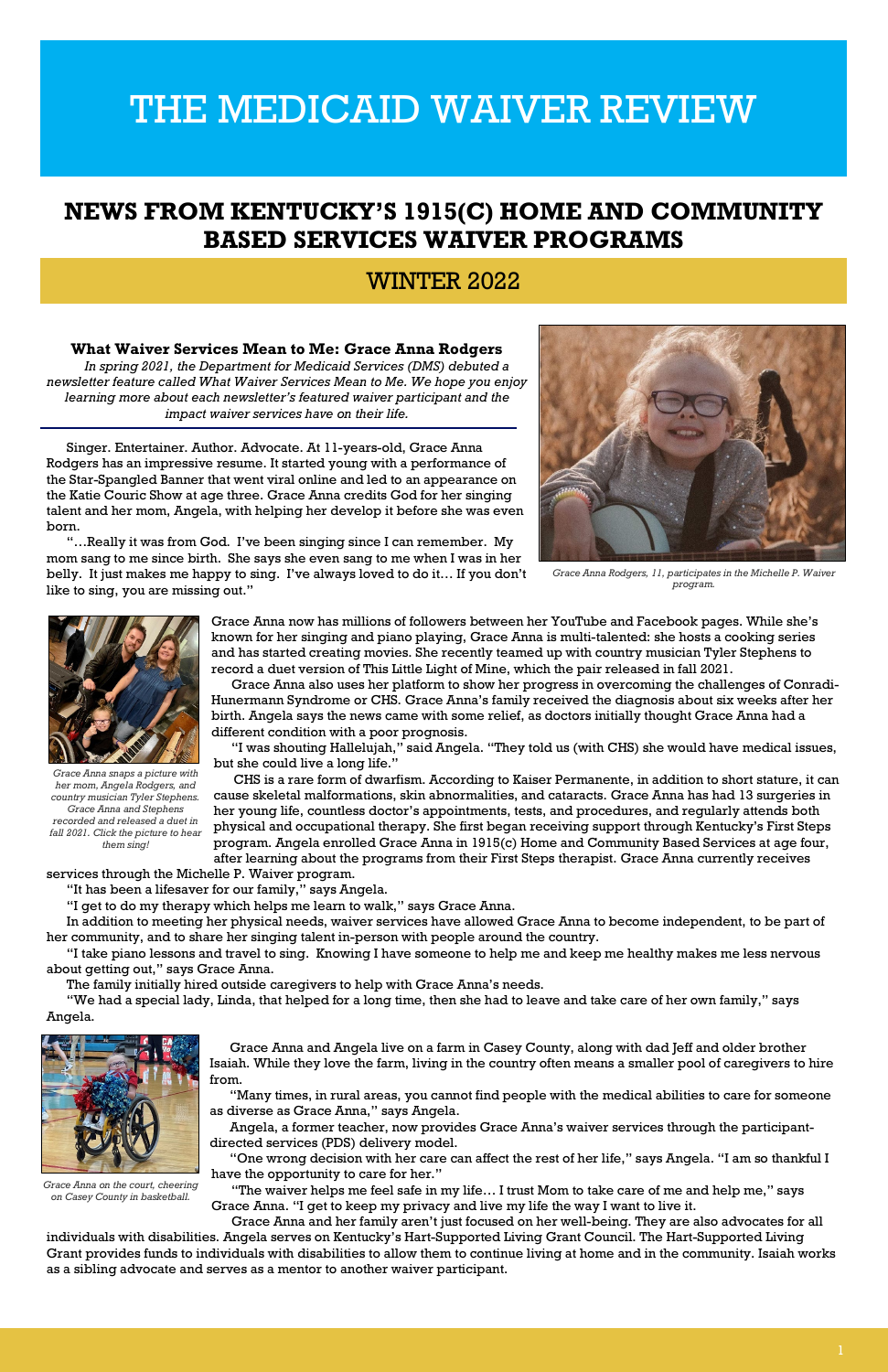

#### NEWS FROM KENTUCKY'S 1915(C) HCBS WAIVER PROGRAMS

In 2017, Grace Anna's story and her family's advocacy efforts found a wider audience when Angela's book, *Grace Anna Sings*, was published. It all started with an email from a literary agency that had heard about Grace Anna and wanted to share her journey.

"It was one of those things God brought together," says Angela. "I prayed about it and agreed to do it."

Within just two months, three publishing companies made offers to publish a book about Grace Anna. Angela chose a company that also agreed to publish children's books. Angela set to work putting Grace Anna's story in writing, a process she says she found both difficult and joyful.

"It was gut-wrenching… I spent many days in tears recalling things Grace Anna had gone through. I also was able to revisit all those moments God has blessed us and brought us through some incredibly tough times," says Angela.

With Angela's book complete, Grace Anna received the opportunity to become an author. An

encounter during a trip to the doctor led to the idea she and her mother used for their children's book.

"…This couple kept looking at me. I don't know if they thought I was cute, or they were trying to figure out what was 'wrong' with me. It's hard sometimes feeling different and not knowing what people think about me. So, I asked Mom what she thought when people looked at me. She told me most people probably saw a beautiful warrior or a sassy little girl. I told her I wanted to tell people who I really am. She then said, 'Grace Anna, I think that would make a great children's book'."

The pair wrote *What Do You See When You Look at Me?* which was released in 2019.

"Every kid needs to read it. It shows you who I am. I am a real person like everyone else. Just because I use a wheelchair doesn't mean I can't live life like everyone else," says Grace Anna.

And just like everyone else, Grace Anna has many hopes and dreams for the future. Some focus on gaining greater independence…

"I hope one day to be able to live in my own house," says Grace Anna. "I would one day be able to walk without a walker, but I don't know if it will happen…. It hurts my heart to think I won't, but I may not. I do think I can be happy though whether walk without a walker or not."

…while others include making a life in the spotlight.

"I want to have my own TV show where I sing, cook, dance, and act," says Grace Anna.

Both Grace Anna and Angela want people to know waiver services can make a big difference in helping people with disabilities reach their goals, whatever those may be.

"Life can be very tough for people with disabilities and those with severe medical conditions. The waiver program keeps it possible for people with these issues to live life abundantly… It helps them be a part of the community and have meaningful, happy lives. It helps the people in our society who need help the most. It is one of the most important programs in our world. And for a little girl from rural Kentucky who was given little hope from the beginning of her life, chase her dream and make a difference in this world," they say.

## **For More on Grace Anna's Journey**

**Online:** [graceannasings.org](https://www.graceannasings.org/)

**YouTube:** <https://www.youtube.com/user/gracie2bug>



**Facebook:** <https://www.facebook.com/graceannasings>

**To hear Grace Anna's Duet with Tyler Stephens:** 

<https://distrokid.com/hyperfollow/graceanna/this-little-light-of-mine-feat-tyler-stephens>

## **Waiver Participants: Share your story with us!**

DMS wants to hear how Medicaid waiver services have positively impacted your life. If you are interested in being featured, email [MedicaidPublicComment@ky.gov.](mailto:MedicaidPublicComment@ky.gov)



*Grace Anna and Angela*



*Grace Anna loves to entertain people via her Facebook and YouTube pages. She hopes to one day have her own TV show.*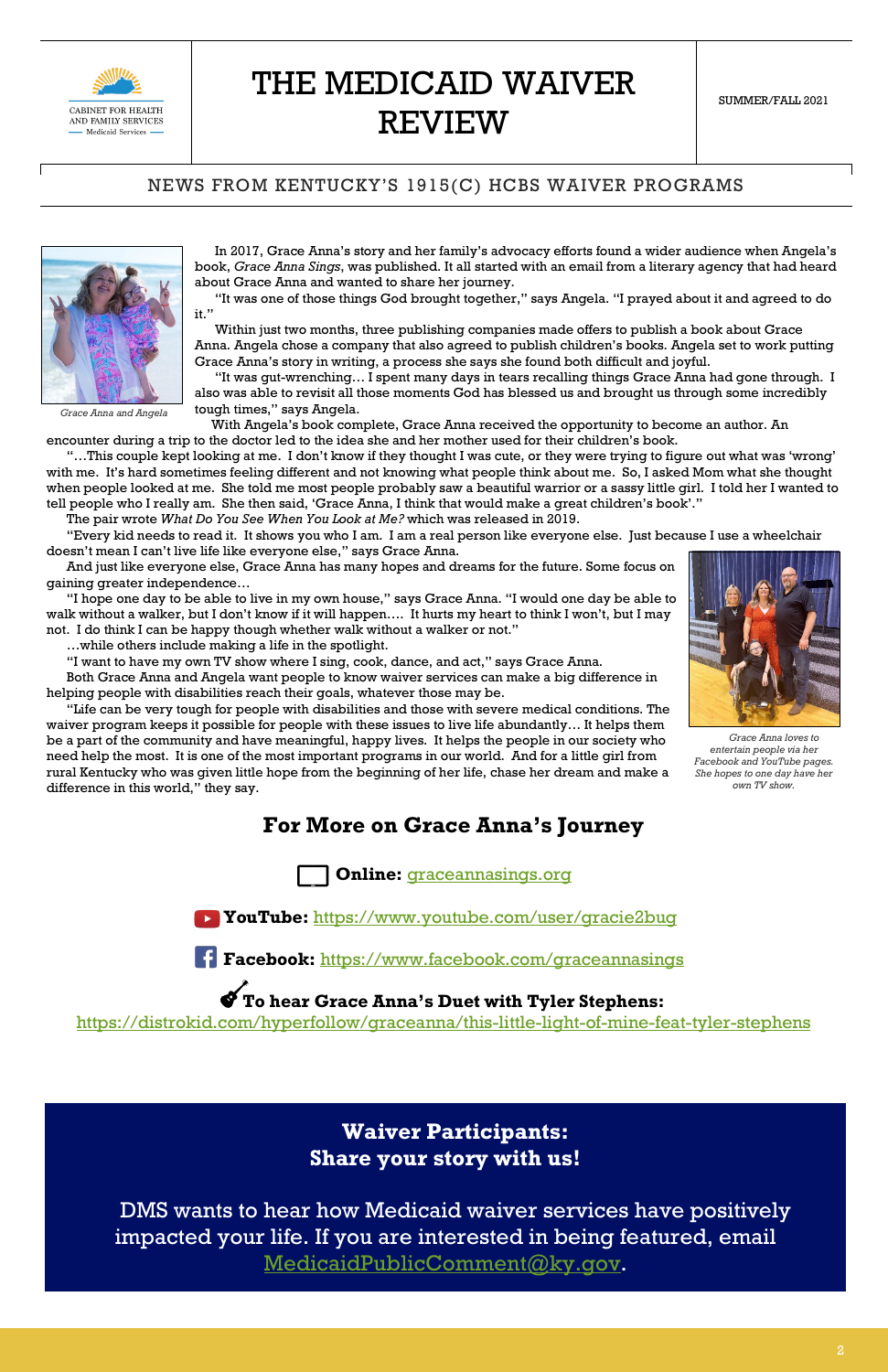

#### NEWS FROM KENTUCKY'S 1915(C) HCBS WAIVER PROGRAMS

## **ASSISTANCE AVAILABLE TO PROVIDERS AND PARTICIPANTS AFFECTED BY DECEMBER TORNADOES**

#### *APPENDIX K – NATURAL DISASTER OFFERS FLEXIBILITY FOR MEETING NEEDS*

There is additional assistance available to 1915(c) HCBS waiver providers and participants affected by the December 10-11, 2021, tornado outbreak in western Kentucky. On January 7, 2022, the Centers for Medicare and Medicaid Services (CMS) approved an Appendix K amendment to the 1915(c) HCBS waiver programs related to the natural disaster. Appendix K is an extra appendix of the 1915(c) HCBS waiver application that allows states to make short-term changes to their waivers due to an emergency. Appendix K – Natural Disaster gives providers and participants the flexibility to meet needs caused by the tornado outbreak. Copies of Appendix K and a summary of updates are available at the links below.

Other resources available to providers and participants affected by the natural disaster can be found in the **Storm Recovery** [Resources for 1915\(c\) HCBS Waiver Participants and Providers](https://chfs.ky.gov/agencies/dms/dca/Documents/WKYstormresources.pdf) and on the [Governor's Tornado Resources website.](https://governor.ky.gov/tornadoresources)

Appendix K – Natural Disaster:<https://bit.ly/KYndAppendixK> Appendix K – Natural Disaster Summary:<https://bit.ly/kyNDsummary>

Please note that Appendix K – Natural Disaster only applies to providers and participants in the following 23 counties: Breckenridge, Boyle, Bullitt, Caldwell, Christian, Edmonson, Fulton, Graves, Green, Hart, Hickman, Hopkins, Logan, Lyon, Marion, Marshall, Monroe, Muhlenberg, Ohio, Shelby, Spencer, Taylor, and Warren.

If you have questions or have a waiver-related need due to the natural disaster, you can also contact the 1915(c) Waiver Help Desk at (844) 784-5614, option 7 or 1915cWaiverHelpDesk@ky.gov.

## Want to get your COVID-19 vaccine and haven't yet? Now is the time!

Getting a COVID-19 vaccine is easier than ever. Here are a few helpful resources:

Waiver Participant Guide to Getting a COVID-19 Vaccine <https://bit.ly/kycovidvaccineguide>

> Kentucky COVID-19 Vaccine Information [vaccine.ky.gov](https://govstatus.egov.com/ky-covid-vaccine)

# A SHOT OF

For Help Scheduling an Appointment Call (855) 598-2246

#### Facts about the COVID-19 Vaccine [https://www.cdc.gov/coronavirus/2019-ncov/vaccines/about](https://www.cdc.gov/coronavirus/2019-ncov/vaccines/about-vaccines/index.html)[vaccines/index.html](https://www.cdc.gov/coronavirus/2019-ncov/vaccines/about-vaccines/index.html)



#### **KYCOVID19.KY.GOV**



*Graves County Courthouse, Dec. 24, 2021 Credit: Jocelyn Augustino/FEMA*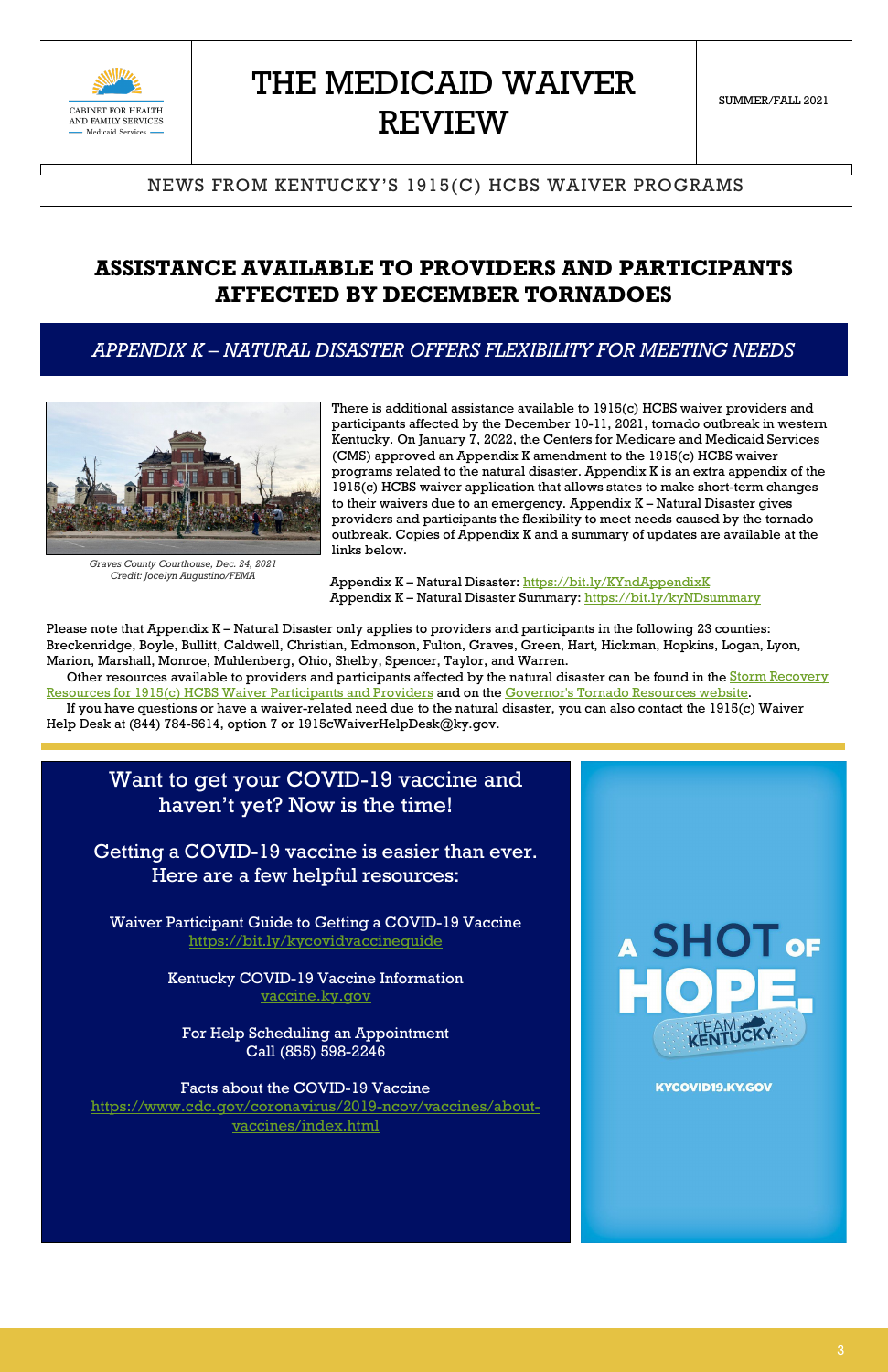

SUMMER/FALL 2021

## NEWS FROM KENTUCKY'S 1915(C) HCBS WAIVER PROGRAMS

## **ACQUIRED BRAIN INJURY (ABI) WAIVER RENEWAL UPDATE**





#### **ABI Public Comment**

DMS is in the process of renewing the ABI waiver application with CMS. To continue offering waiver services, Kentucky must renew each waiver application every five years. DMS released the renewal application for public review and comment from December 6, 2021, to January 9, 2022.

DMS thanks the stakeholders who took the time to review the proposed ABI waiver application and submitted comments during the formal public comment period. Stakeholder input is key to helping DMS evaluate potential updates to Kentucky's 1915(c) HCBS waiver programs.

 DMS is dedicated to recognizing and considering stakeholder input at any time. It is important to note that DMS is continuously accepting comments about the waiver programs. Comments submitted before December 6, 2021, and after January 9, 2022, are addressed through DMS staff interaction. Comments can be submitted to [MedicaidPublicComment@ky.gov.](mailto:MedicaidPublicComment@ky.gov)



DMS thoroughly reviewed the comments received and issued a response on February 17, 2022. DMS received a significant number of comments regarding the Occupational and Speech Therapy services offered through the ABI waiver (see ABI Public Comment by the Numbers, right). Due to the volume of comments related to those services, DMS issued two response documents. The first document addresses all non-Occupational and Speech Therapy comments. The second only addresses comments about Occupational and Speech Therapy.

ABI Public Comment Response <https://bit.ly/kyABIpcResponse>

ABI Public Comment Response – Occupational and Speech Therapy <https://bit.ly/kyABIpcOTST>

 DMS is now in the process of making the updates to the waiver application as noted in the public comment response and will submit the ABI waiver application to CMS for approval soon.



#### **ABI Public Comment by the Numbers**

#### **March is Brain Injury Awareness Month!**

To mark this important month, members of the ABI staff will attend the annual Brain Injury Alliance of Kentucky conference virtually to learn more about the latest approaches to improving outcomes for individuals with an ABI. Additionally, ABI staff will mark this month by sharing facts with and educating fellow DMS staff about brain injuries.



#### Most Commented Categories

•Covered Services - 81%

•Case Management - 13%

•Provider Qualifications & Training - 10%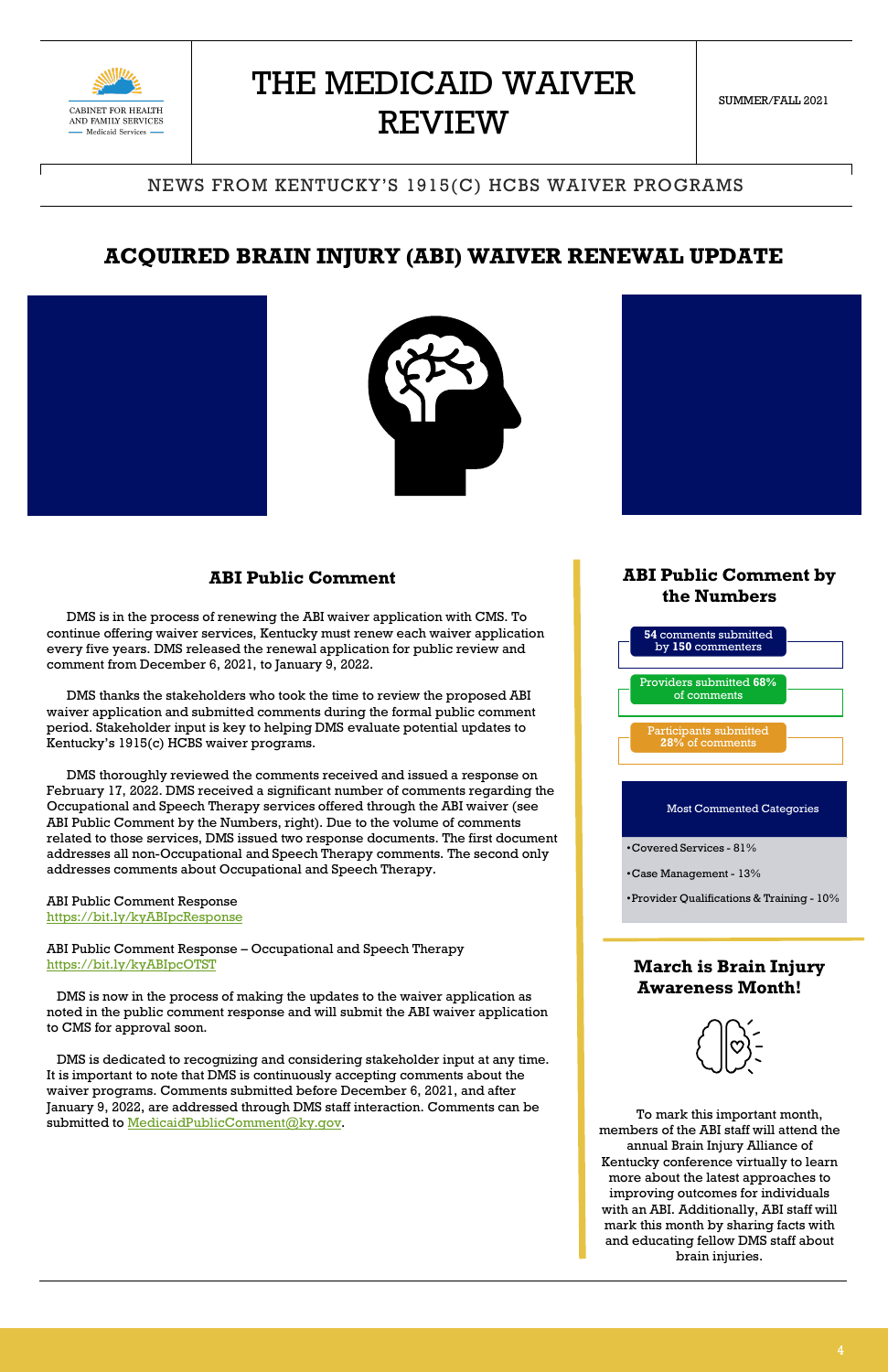

#### NEWS FROM KENTUCKY'S 1915(C) HCBS WAIVER PROGRAMS

## **Other News & Notes**

#### **Electronic Visit Verification (EVV) Updates**

- Effective February 1, 2022, Netsmart's EVV live training has changed. Training modules for the Mobile Caregiver+ app, provider portal, and claims portal will be held bi-weekly. You can view specific training dates and times by visiting *4tellus.com/training* and clicking "Register Now" next to your chosen module. Recorded modules are also available.
- Netsmart continues to offer weekly, live question and answer (Q&A) sessions. The sessions are an opportunity to ask questions about the Mobile Caregiver+ system and view live demonstrations. You can view specific dates and times for Q&A sessions by visiting *4tellus.com/training* and clicking "Register Now."
- Netsmart has added a new topic under the Video Tutorials area of the Training section in the Mobile Caregiver+ provider portal. The Updates and Enhancements topic features training videos about Mobile Caregiver+ system updates.
- New and updated user guides have been added to the Training section in the Mobile Caregiver+ provider portal.
- If your direct service provider or financial management agency has experienced staff changes, DMS kindly asks you to update your agency's contact information for EVV-related communications using the following form: [https://forms.gle/uEt1w9N7PP4fg4yd9.](https://urldefense.com/v3/__https:/forms.gle/uEt1w9N7PP4fg4yd9__;!!Db6frn15oIvDD3UI!x6E_uvl9bJ8twVlknFQx1n4T3l2qEn9V68KYq-7GaiTfEGuE5InLG7auFv_wJxXtNg$) DMS wants to ensure all EVV-affected providers receive updates.
- A full list of EVV support resources, including where to find user guides and quick reference guides is available in the [EVV QRG: Who to Call.](https://chfs.ky.gov/agencies/dms/dca/Documents/evvqrgwhotocall.pdf) The Who to Call includes a list of common EVV issues and who to contact for help.

If you have technical issues with Mobile Caregiver+, submit a ticket using the [Netsmart Customer Support Portal](https://urldefense.com/v3/__https:/ntstconnect.b2clogin.com/ntstconnect.onmicrosoft.com/b2c_1a_signup_signin/oauth2/v2.0/authorize?nonce=ed193c3a-d769-4923-b030-d5701000ec7a&response_type=code&client_id=182125c9-506e-4063-bfc3-960f3735fd73&redirect_uri=https*3A*2F*2Fnetsmartconnect.com*2F.b2cOAuthCallbackAction.do&scope=182125c9-506e-4063-bfc3-960f3735fd73*20openid&state=0851F467A2F10DCDFF9033B03F5A7998.browsing.12498__;JSUlJSU!!Db6frn15oIvDD3UI!x6E_uvl9bJ8twVlknFQx1n4T3l2qEn9V68KYq-7GaiTfEGuE5InLG7auFv-GfP2qew$) or call Netsmart at (833) 483-5587. You can also use the Netsmart Customer Support Portal to check the status of your ticket, track known issues with Mobile Caregiver+, and search an online knowledge base for answers to common questions.

If you have policy questions about 1915(c) HCBS waivers and EVV, please email 1915cWaiverHelpDesk@ky.gov or call (844) 784-5614.

#### **Enhanced FMAP Plan Receives Conditional Approval**

As part of the American Rescue Plan Act, Kentucky is receiving extra money to improve 1915(c) HCBS services. This is known as enhanced FMAP funds. To use the money, Kentucky had to submit a spending plan to CMS and on February 14, 2022, CMS gave Kentucky's plan conditional approval. This means Kentucky can begin spending the money if it continues to meet CMS requirements.

Work is starting on major spending plan initiatives such as reviewing the service menu for all 1915(c) HCBS waivers along with reimbursement rates, growing and maintaining a robust network of 1915(c) HCBS caregivers, removing barriers, and making access to 1915(c) HCBS easier, implementing crisis services, and transforming

and potentially expanding current waiver offerings. The following resources are available to help stakeholders understand Kentucky's plan for the funds:

Enhanced FMAP Spending Plan <https://bit.ly/kyfmapplan>

#### Enhanced FMAP Spending Plan Webinars: <https://bit.ly/FMAPwebinars>

Updates on our progress and additional opportunities to get involved will be released soon. To make sure you don't miss any updates, subscribe to email updates using the How to Subscribe guide a[t https://bit.ly/getkywaiverupdates](https://bit.ly/getkywaiverupdates) or email [MedicaidPublicComment@ky.gov.](mailto:MedicaidPublicComment@ky.gov)

#### **Mom's Meals Now Available to Home Delivered Meals Recipients**

In October 2021, Mom's Meals became a Home Delivered Meals provider in Kentucky. 1915(c) HCBS waiver participants can now receive nutritious, ready-to-heat meals delivered to their doorstep. The meals can be refrigerated for up to 14 days.

The addition of Mom's Meals makes the Home Delivered Meals service available in hard-to-reach areas of the state and expands options for those with specific nutritional needs. You can learn more about Mom's Meals at **Momsmeals.com** or by watching the video in the box to the right.

Home Delivered Meals service is only offered through the Home and



Community Based (HCB) waiver, however, due to the COVID-19 pandemic, it is also available to participants in the Acquired Brain Injury, Acquired Brain Injury Long Term Care, Michelle P. and Supports for Community Living waivers.

Waiver participants interested in receiving Mom's Meals should talk to their Case Manager, Support Broker, or Service Advisor. Directions for adding Mom's Meals to the person-centered service plan are available in the [Mom's Meals](https://content.govdelivery.com/accounts/KYCHFS/bulletins/2f999e6?reqfrom=share)  [announcement](https://content.govdelivery.com/accounts/KYCHFS/bulletins/2f999e6?reqfrom=share) DMS sent in October 2021. If you have questions about Home Delivered Meals policy, contact the Department for Aging and Independent Living at (502) 564-6930 or [DailHCB@ky.gov.](mailto:DailHCB@ky.gov)

*Click the picture above to learn more about how Mom's Meals helped one woman.*